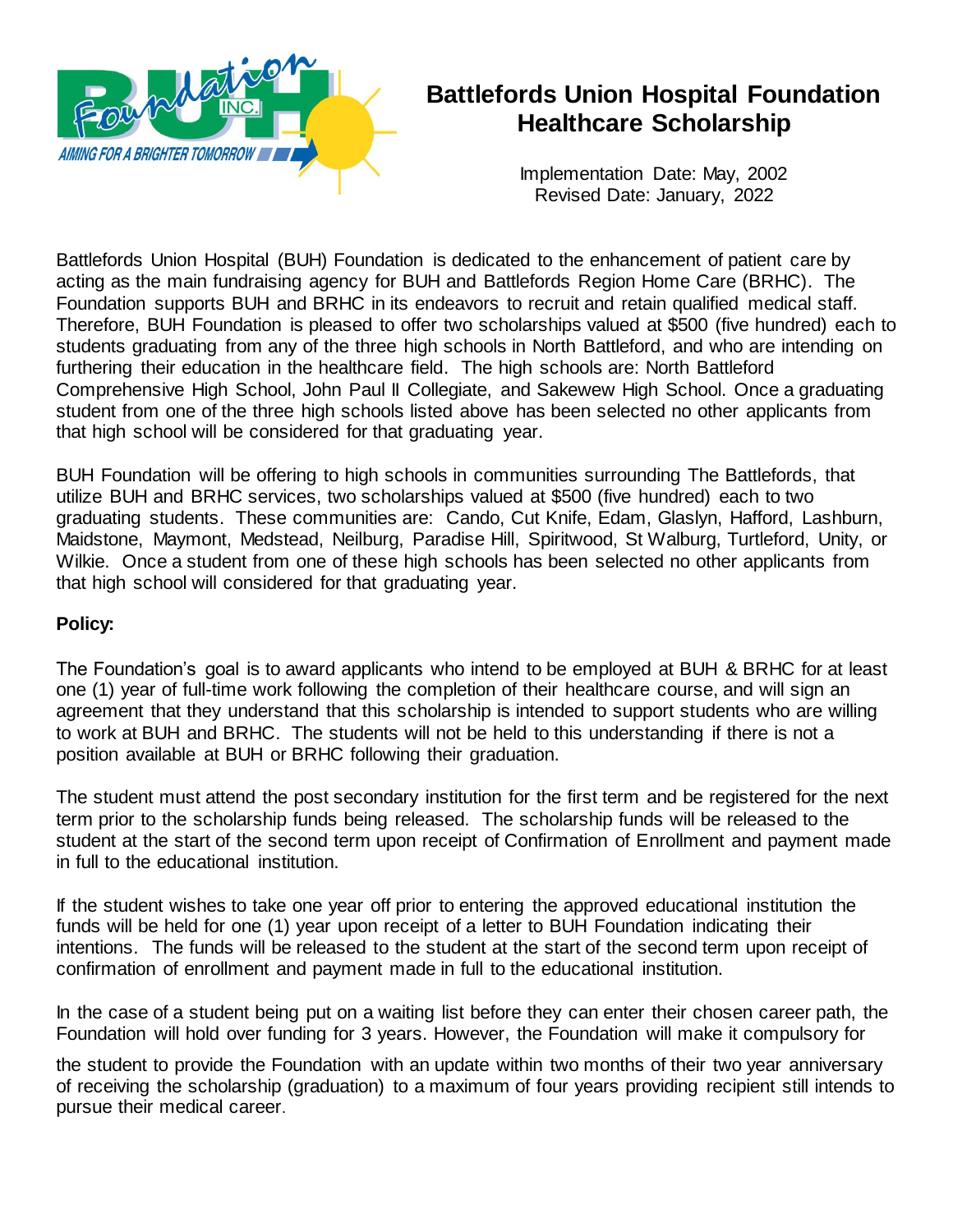### **Criteria**

- 1. Must be a graduate of Grade XII (**current class**)
- 2. Must have the intention to attend a government approved post secondary institution granting a certificate, diploma, or degree in a program related to practice in the health care field.
- 3. Must have the intention of being employed at BUH or BRHC for at least one (1) year fulltime, following completion of their healthcare course, and sign an agreement to that.

For the purpose of the scholarship, programs in the health care field will include the following categories:

- Registered Nursing diploma, degree or R.P.N
- Licensed Practical Nurse L.P.N.
- CCA (Certificate)
- Physiotherapy
- Dietitian
- CLXT (Combined Laboratory & Respiratory Technician X-ray Technician)
- Medicine (M.D.)
- Occupational Therapy
- Pharmacy
- Psychiatry
- Psychology
	-
- 4. The Foundation relies heavily on volunteers and recognizes their importance. The number of community (not necessarily healthcare) volunteer hours donated by the student will also be considered.
- 5. The scholarship will not necessarily be awarded to the student with the highest marks.

Paul Mahon

Suzanne Pruden-McIvor, Chair Date: January 31<sup>st</sup>, 2022 BUH Foundation Board of Directors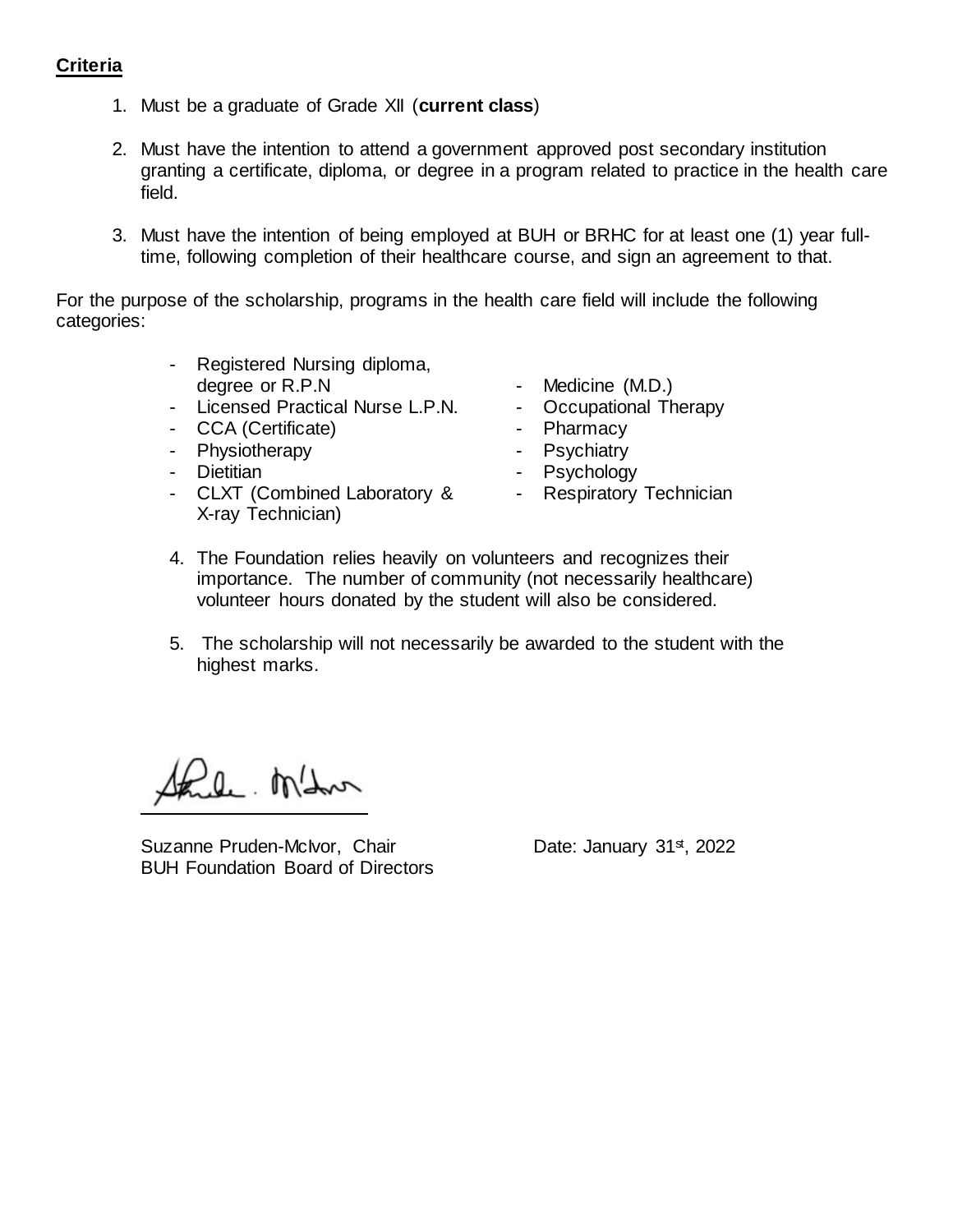

Battlefords Union Hospital (BUH) Foundation **Healthcare Scholarship** Application Form 2021/22

## **Application Deadline is Friday May 9, 2022**

*BUH Foundation Board of Directors recognizes the level of commitment and support given to BUH and Battlefords Region Home Care (BRHC) through the support of BUH Foundation's events, donations and fundraisers by the Battlefords and surrounding communities. The Foundation also supports BUH and BRHC in its endeavors to recruit and retain qualified staff.*

We are pleased to invite graduating seniors who are seeking a career in healthcare to apply for a Battlefords Union Hospital Foundation Scholarship. Two \$500 scholarships will be awarded.

To be considered a student must:

- 1. Be a graduate of Grade 12 (current class)
- 2. Intend to pursue studies in the healthcare field
- 3. Intend to be employed at BUH or BRHC following completion of course
- 4. Complete all 5 sections in the application.
- 5. E-mail, Mail or Deliver your scholarship package prior to deadline \*see page 3 for details.

*Scholarships will be awarded on the basis of applicant letter, application quality, community service, activities and letters of recommendation.*

### For complete details of criteria and awarded scholarships please visit: [www.buhfoundation.com](http://www.buhfoundation.com/)

#### **Section 1: Applicant Personal Information**

|                                      | Date of Birth: ____________________                                              |
|--------------------------------------|----------------------------------------------------------------------------------|
|                                      |                                                                                  |
|                                      | Home Address: ______________________________Cell Phone: ________________________ |
| Postal Code: <u>________________</u> | _Email Address______________________________                                     |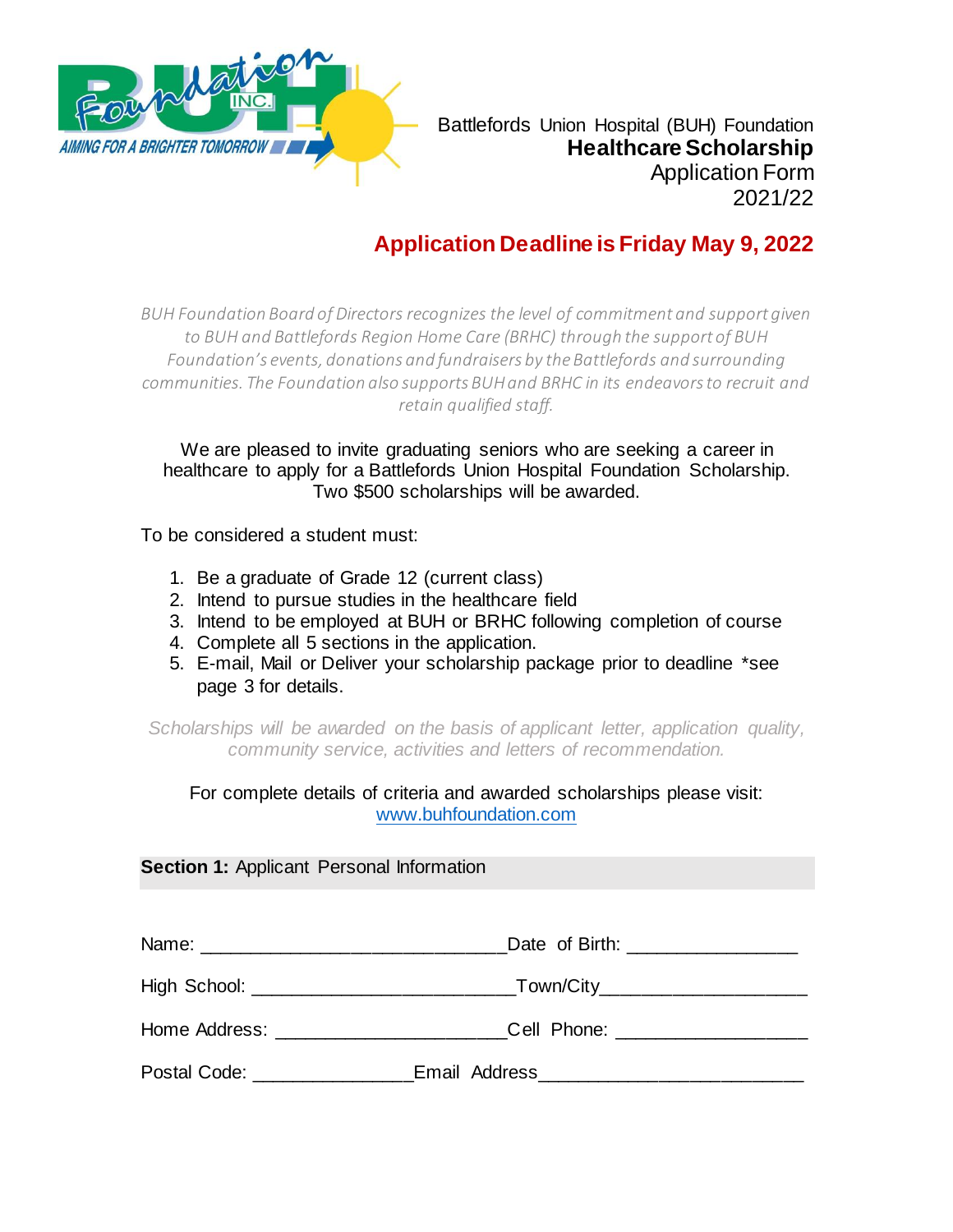#### **Section 2: Personal Letter from Applicant**

Please include a letter that outlines the following:

- 1. School & extra-curricular activities
- 2. Career and Educational goals
- 3. Personal Interest pertaining to healthcare
- 4. Community Service\*

*\* The BUH Foundation relies heavily on volunteers and recognizes their importance. The number of community (not necessarily healthcare) volunteer hours donated by the studentwill also be considered.*

#### **Section 3:** Academic & Post-Secondary

- Include a copy of your Grade 12 academic transcript
- Include material that indicates you have been accepted to a postsecondary health course

**Section 4: Letters of Recommendation** 

Please provide three letters of recommendation from teachers, counselors, volunteer leaders, or work supervisors who can describe your abilities and potential to succeed as you pursue a career in healthcare.

*\*One letter must be from a teacher under whom you have studied and two others from the community (must not be relatives).*

**Section 5:** Review & Signature

Prior to submitting your application package, please ensure all sections are completed:

- Section 1: Applicant Personal Information
- Section 2: Personal Letter from Applicant
- Section 3: Academic & Post-Secondary material
- Section 4: Letters of Recommendation
- Section 5: Review & Signature